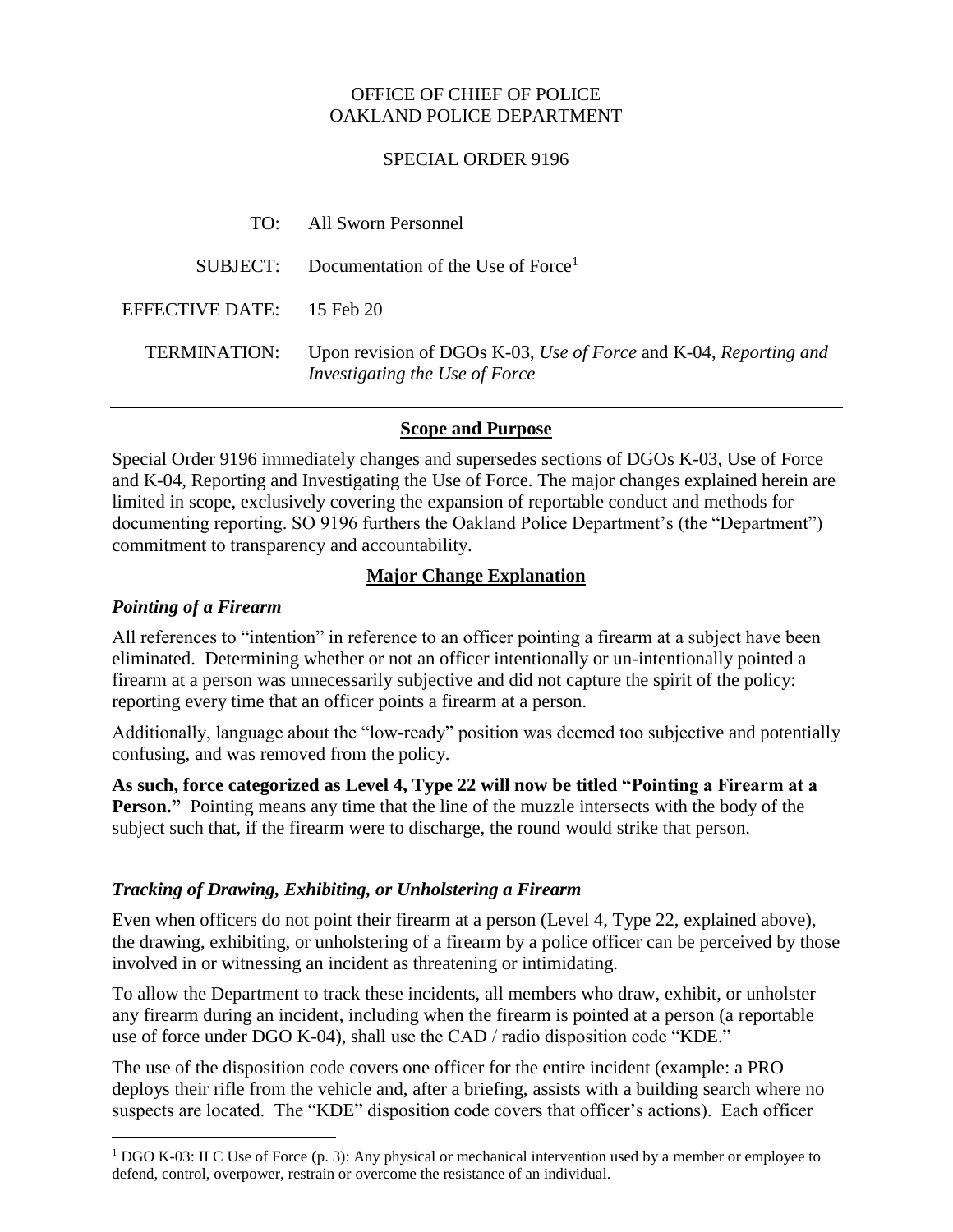drawing, exhibiting, or unholstering a firearm during an incident shall separately report the "KDE" disposition code, except in the case of officers logged on together as one unit (e.g an "Adam" two-officer car or a Tango Team) in which case one disposition code shall suffice to document the actions of that unit.

Drawing, exhibiting, or unholstering a firearm includes:

- $\triangleright$  Drawing the duty handgun in response to a hazardous situation (e.g. high-risk vehicle stop, building search, perimeter post for wanted subject) *whether or not the suspect or any other person is in the presence of the officer*; and
- $\triangleright$  Removing the duty shotgun or patrol rifle from the patrol vehicle in response to a hazardous situation *whether or not the suspect or any other person is in the presence of the officer*.

Drawing, exhibiting or unholstering a firearm does **not** include administrative or evidentiary possession or movement of firearms such as:

- $\triangleright$  bringing a duty shotgun from a police station to the police vehicle or vice-versa;
- $\triangleright$  bringing a patrol rifle from a police station to the police vehicle or vice-versa;
- $\triangleright$  drawing a firearm to perform an inspection of the firearm;
- $\triangleright$  drawing a firearm to perform a function check of the firearm;
- $\triangleright$  drawing a firearm to load a firearm;
- $\triangleright$  drawing a firearm to store it in a secure area prior to an interview of a suspect in an interview room;
- $\triangleright$  drawing a firearm to secure it in a patrol vehicle prior to booking a prisoner in a secure facility such as Santa Rita Jail, Juvenile Hall, or John George Pavilion;
- $\triangleright$  drawing a firearm to store it in a secure area prior to entering OPD YFSD;
- $\triangleright$  drawing a firearm to store it in a secure area prior to entering a secure area which bars firearms;
- $\triangleright$  drawing a backup firearm to reposition or better secure the firearm;
- $\triangleright$  drawing a firearm during training;
- $\triangleright$  displaying a firearm to a competent authority for inspection or repair;
- $\triangleright$  collecting a firearm from a citizen for safekeeping; or
- $\triangleright$  collecting a firearm from a crime scene as evidence.

# *Redefinition of "Takedown"*

"Takedowns" were deemed to be insufficiently defined, leaving officers, supervisors, and use of force reviewers unsure of whether certain actions were reportable uses of force. To alleviate this problem, "takedown" was re-defined as: "Physical force used by a member to cause a person to go to the ground not under their own control."

# *Clarification on Injuries, Sustained During Force Incidents, and Their Effect on Reporting Levels*

Ensuring the proper documentation of injuries and the proper investigation of force resulting in injury to the force subject is essential to the accurate evaluation of officers and the Department. The current standard of evaluating the seriousness of a resultant injury – whether the injury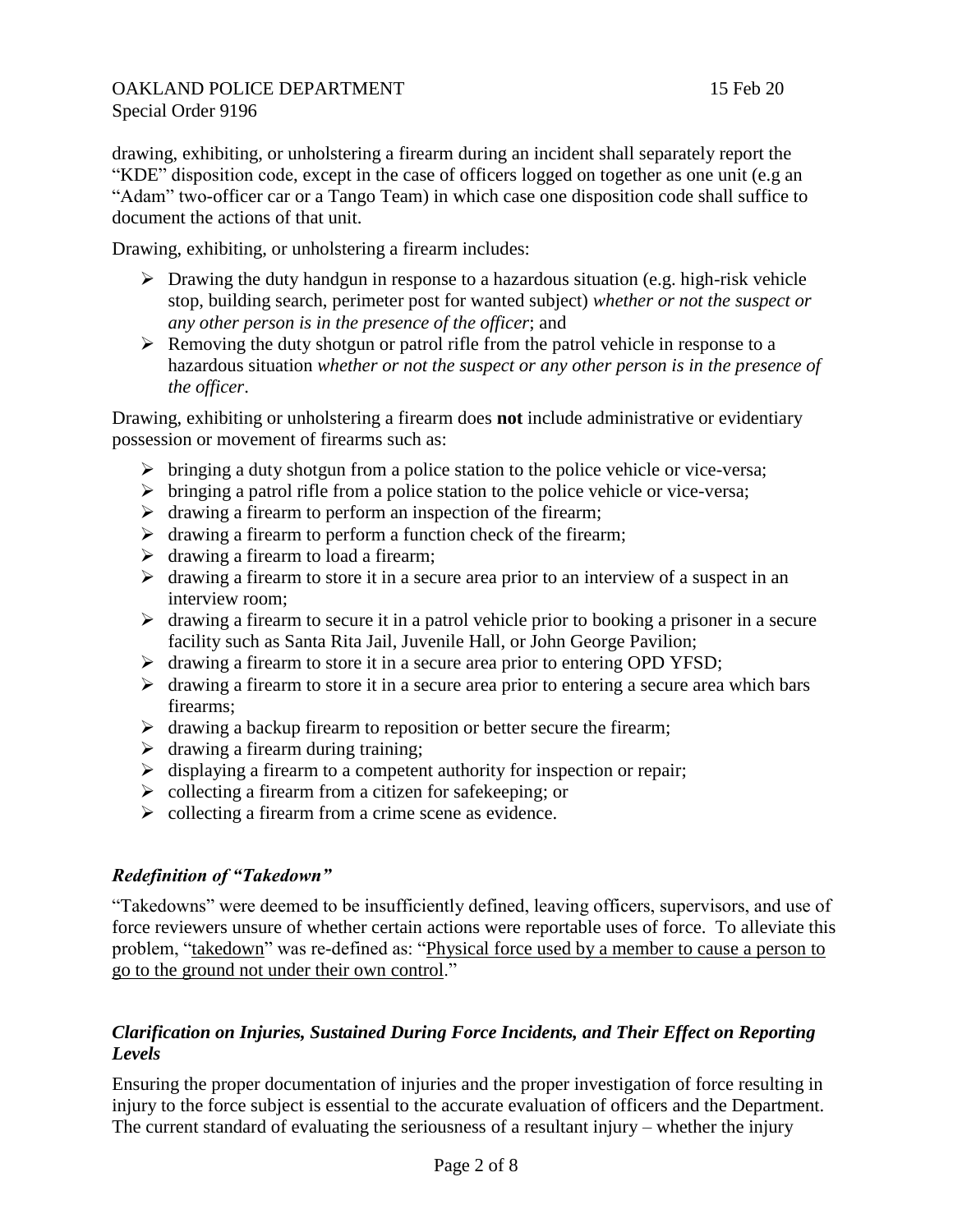required "emergency medical treatment (beyond first aid) or hospital admittance" – is insufficiently clear. The competent evaluation of injuries is necessary when determining whether Level 3 or Level 4 force should be reported and investigated as Level 2 force (Type 13).

**To that end**, **Level 2, Type 13** will be amended to read "*Any use of force resulting in an injury which requires treatment in a hospital or medical facility beyond what is required by basic first aid.*

- o *Excludes Level 1 force types;*
- o *Examples of basic first aid include evaluation by a medical professional to assess a complaint of injury, medical clearance before incarceration, removing Taser® or other ECW probes, bandaging, ice packs, over-the-counter pain medications, observation, or precautionary scans or evaluations (such as x-rays);*
- o *Examples of treatments beyond basic first aid include stapling, suturing, setting broken bones, or re-locating dislocated appendages."*

This *does not* change the requirement set out in DGO K-04 I, E, that "[p]ersonnel shall request medical service without delay when a [force] subject has visible injuries or the subject has a complaint of injury."

#### *Re-categorization of Certain Force and Force on Restrained Persons*

- **Level 2, Type 9** has been re-worded and will now say, "Personal weapon strikes to the head or to a **restrained** subject."
- **Level 2, Type 30** has been added and will say, "Oleoresin Capsicum (OC / Pepper Spray) or other chemical agent applied to a **restrained**<sup>2</sup> subject."
- **Level 2, Type 31** has been added and will say, "An Electronic Control Weapon (ECW) is used against a **restrained** subject."
- **Level 3, Type 16** has been re-named to "All non-carotid takedowns on a **restrained** subject." As a Level 3, a supervisor must respond to the scene and evaluate the force. Depending on the totality of the circumstances, this type of force may be lowered to a Level 4, elevated to a Level 2, or kept as a Level 3 investigation.
- ► Level 3, Type 16a has been added and will include "Personal weapon<sup>3</sup> strikes other than strikes to the head or to a restrained subject."
- **Level 4, Type 29<sup>4</sup>** has been added and will say, "All non-carotid takedowns, except on a restrained subject."

If the force subject incurs an injury which requires treatment in a hospital or medical facility beyond what is required by basic first aid (K-04 II, B, [Type 13]);

 $2$  As defined in DGO K-04 II, B, 7, a, "A restrained subject is a person who has been fully placed in a Departmentauthorized restraint device such as both hands handcuffed, a WRAP, or a RIP Hobble."

<sup>3</sup> Training Bulletin III I.01 (p. 11): Personal weapons are your hands, knuckles, fingers, elbows, forearms, knees, and feet.

<sup>&</sup>lt;sup>4</sup> Like all force, Type 29 force is still subject to policy regarding elevating the reporting of force to a higher level, to include:

<sup>•</sup> If there is an indication that the force was unreasonable (K-04 I, C); or

<sup>•</sup> At the direction of a supervisor or commander.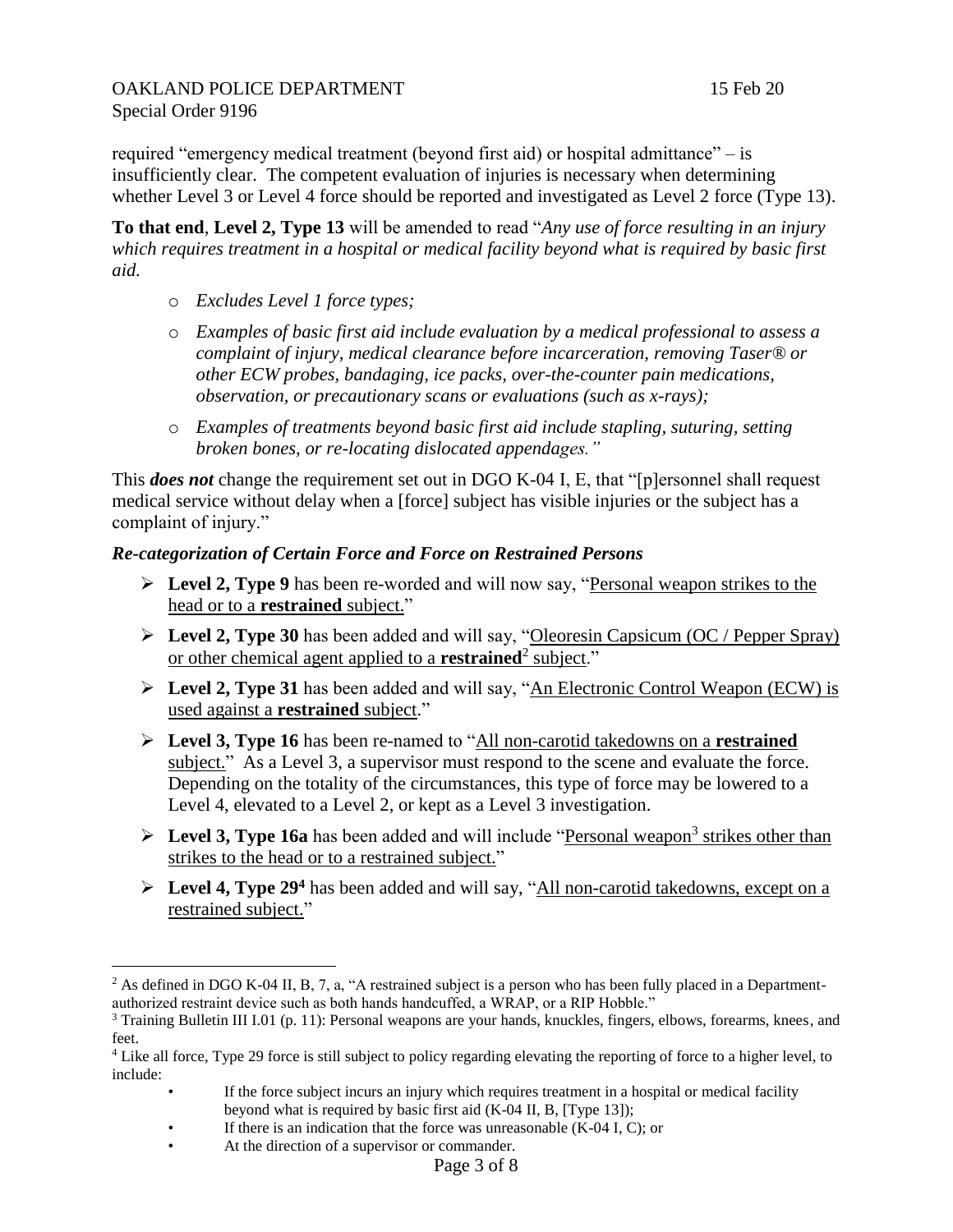**Level 4, Type 32** has been added. Issues arose where officers were using "force" as defined in K-03 to overcome resistance, but this force was not adequately documented.

*This force included such things as*: lifting up and carrying people who had gone limp, holding people down on the ground, restraining people in restraint devices (such as the Hobble or WRAP), pulling people out of cars, pushing people into the back of police cars, removing people who were holding on to fixed objects, forcibly pulling people's hands behind their back when they were resisting, etc.

**To that end**, one additional category of force was added to the Level 4 reporting scheme as Type 32 as follows:

Type 32: Any use of force, as defined in DGO K-03, used to

- Overcome resistance of a person during an arrest or a detention; or
- Defend oneself or another from combative action by another person.

And which is not categorized in reporting types 1-31.

## **Details of Changes to Policies**

## *DGO K-03*

- Section IV, A, 1 will now read, "The pointing of a firearm at another person is a use of force."
- Section IV, A, 2 will now read, "A member may point a firearm only when the member has reasonable cause to believe it may be reasonable for his/her safety or for the safety of others. The pointing of a firearm at another person is a use of force. The drawing, exhibiting or unholstering of a firearm by law enforcement officers can be perceived as threatening and intimidating and, when unwarranted, may cast a negative impression on members. Members may draw, exhibit, or unholster their firearms only when justified by appropriate circumstances, and the drawing, exhibiting, and unholstering of firearms will be tracked by the Department."

# *DGO K-04*

• Section II, A will now read as follows:

#### **II. FORCE LEVELS**

Force options enumerated in DGO K-03 are grouped in the following force levels for reporting and investigating purposes only.

#### A. **Level 1**

- $\div$  [Type 1] A lethal firearm discharge at a person;
- **[Type 2]** Any force resulting in death;
- **[Type 3]** Any force creating a substantial risk of causing death;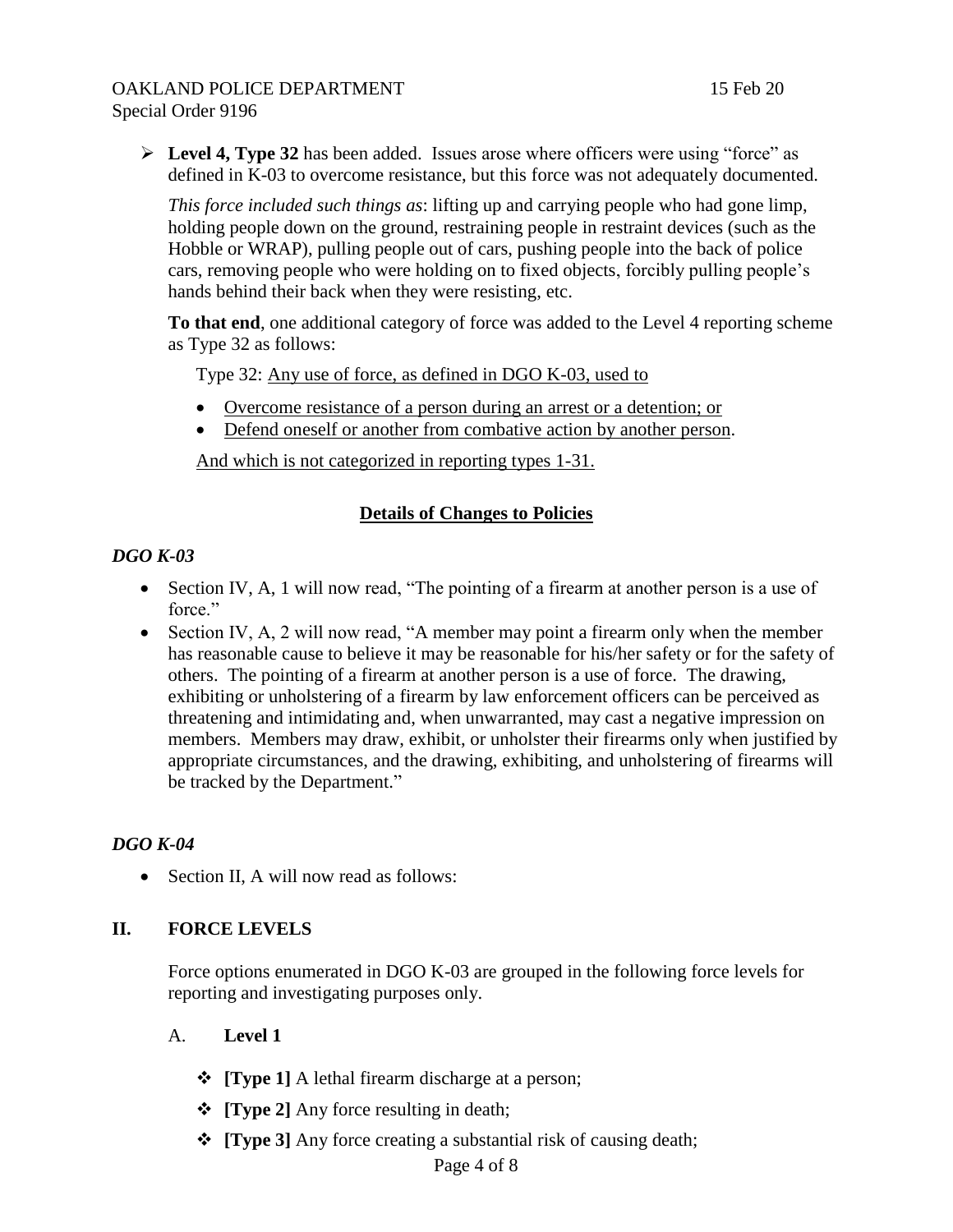- **[Type 4]** Intentional strikes to the head with an impact or impromptu impact weapon, regardless of injury;
- **[Type 5]** Any unintentional firearm discharge with injury or as directed by the CID Commander;
- $\div$  **[Type 6]** Any force which results in Great Bodily Injury other than the Carotid Restraint;
- **[Type 7]** The use of the Carotid Restraint, including a Carotid Takedown, with loss of consciousness;
- **[Type 8]** Other. Used for non-enumerated lethal force such as intentionally striking a person with a vehicle, or to denote when Level 2-4 force has been elevated to Level 1 for purposes of investigation.
	- o The use of a vehicle by a member to intentionally strike a suspect shall be considered deadly force, reported and investigated as a Level 1 UOF under this section. This includes at any vehicle speed, with or without injury, when the act was intentional, and contact was made.

#### B. **Level 2**

- **[Type 9]** Personal Weapon strikes to the head or to a **restrained** subject;
	- o A restrained subject is a person who has been fully placed in a Department authorized restraint device such as both hands handcuffed, a WRAP, or a RIP Hobble;
	- o A subject with one handcuff on is not considered restrained.
- **[Type 10]** Use of the Carotid Restraint, or Carotid Takedown, without loss of consciousness;
- **[Type 12]** Impact or impromptu impact weapon strike with contact, regardless of injury;
	- o Includes Specialty Impact Munitions (SIM) or any other object;
	- o Excludes intentional impact or impromptu impact weapon strikes to the head.
- $\div$  [Type 13] Any use of force resulting in an injury which requires treatment in a hospital or medical facility beyond what is required by basic first aid.
	- o Excludes Level 1 force types;
	- o Examples of basic first aid include evaluation by a medical professional to assess a complaint of injury, medical clearance before incarceration, bandaging, ice packs, over-the-counter pain medications, observation, or precautionary scans or evaluations (such as x-rays).
	- o Examples of treatments beyond basic first aid include stapling, suturing, setting broken bones, or re-locating dislocated appendages.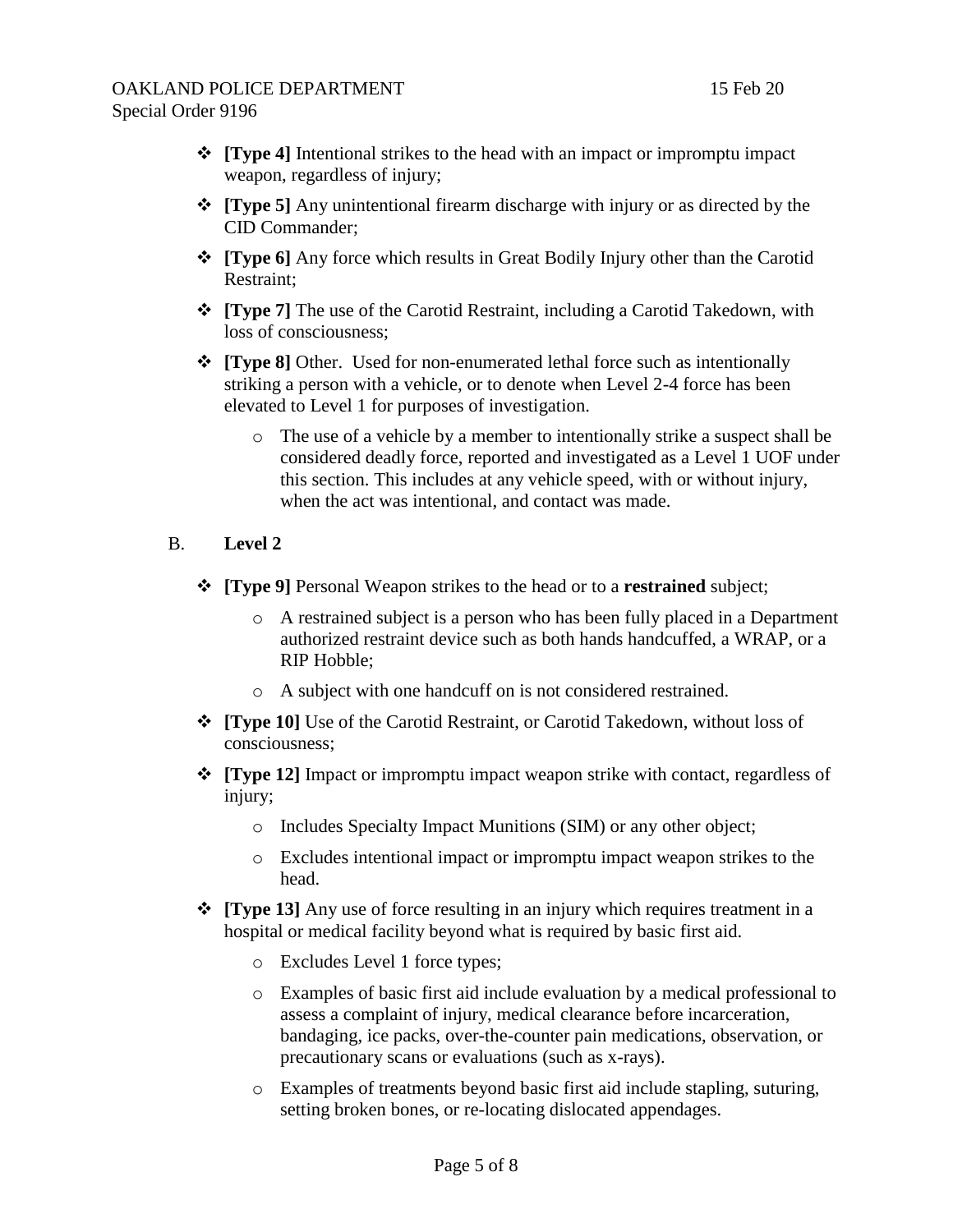- **[Type 14]** Police canine bites a person's clothing or skin, or causes an injury which requires treatment in a hospital or medical facility beyond what is required by basic first aid;
- **[Type 27]** Any unintentional firearms discharge that does not result in injury;
- **[Type 30]** Oleoresin Capsicum (OC / Pepper Spray) or other chemical agent applied to a **restrained** subject;
	- o A restrained subject is a person who has been fully placed in a Department authorized restraint device such as both hands handcuffed, a WRAP, or a RIP Hobble;
	- o A subject with one handcuff on is not considered restrained.
- **[Type 31]** An Electronic Control Weapon (ECW) is used against a **restrained** subject;
	- o Includes probe mode and drive-stun mode;
	- o A restrained subject is a person who has been fully placed in a Department authorized restraint device such as both hands handcuffed, a WRAP, or a RIP Hobble;
	- o A subject with one handcuff on is not considered restrained.
- **[Type 15]** Other. Used for non-enumerated less-lethal force investigated at a Level 2, or to denote when any Level 3-4 force has been raised to Level 2 for purpose of investigation.
- C. **Level 3**
	- **[Type 11]** ECW probes impact a subject's clothing or penetrate the skin, or the ECW is used in drive-stun mode where the arc touches the subject's clothes or skin;
	- **Figure 181 ECW** probes are fired at a subject but miss;
	- **[Type 16]** All non-carotid takedowns on a **restrained** subject;
		- o A restrained subject is a person who has been fully placed in a Department authorized restraint device such as both hands handcuffed, a WRAP, or a RIP Hobble;
		- o A subject with one handcuff on is not considered restrained.
	- **[Type 16a]** Personal Weapon strikes other than strikes to the head or to a restrained subject;
	- **[Type 17]** OC is applied to an unrestrained person;
	- **[Type 17a]** A chemical agent (other than OC) is deployed against or applied to an unrestrained person;
	- **[Type 19]** Non-striking use of the baton against a person (e.g. prying limbs, moving or controlling a person);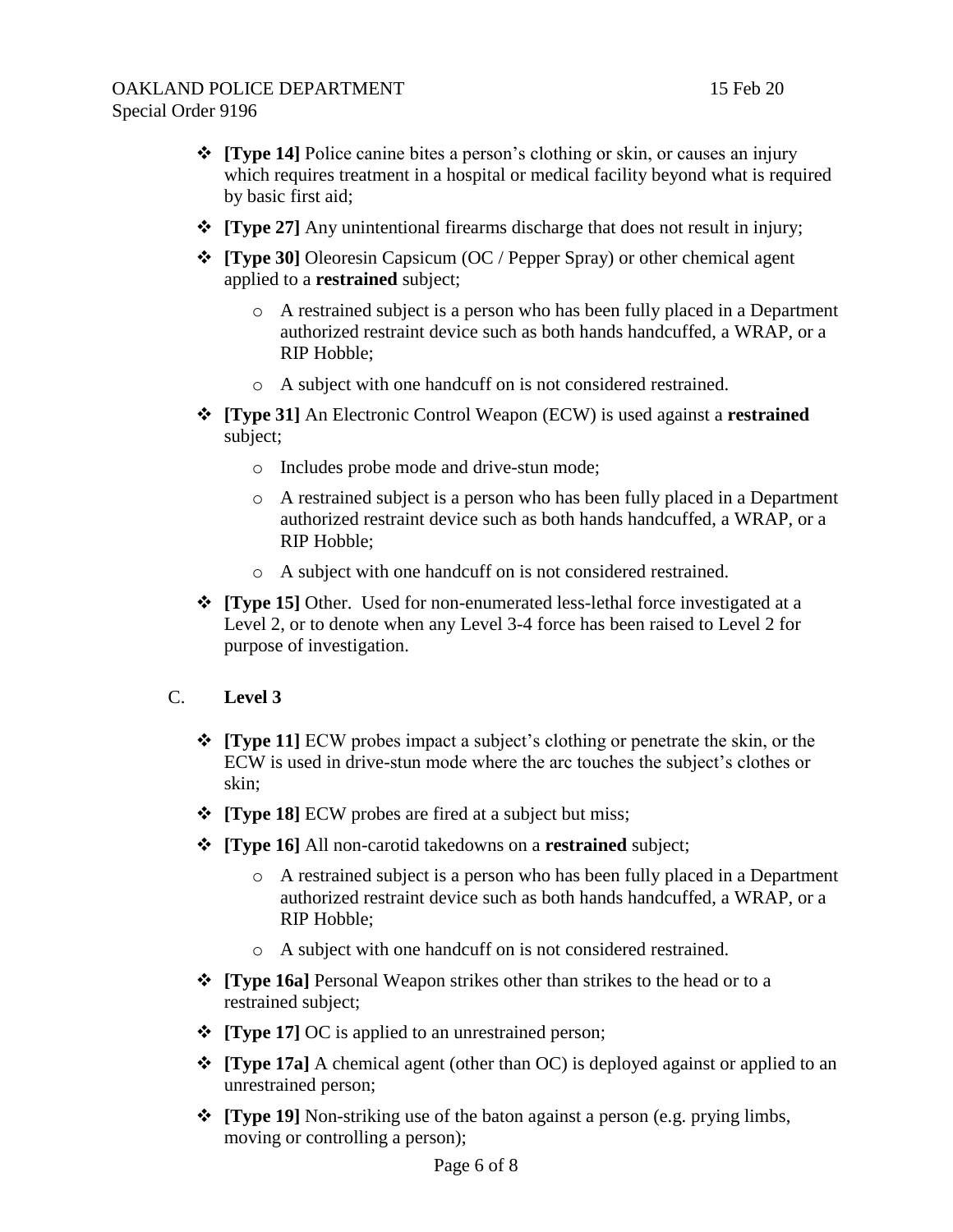- **[Type 20]** Attempted impact weapon strikes, including SIM, which miss where **no contact is made**;
- **[Type 21]** On-duty lethal firearm discharge at an animal, other than dispatching an injured animal.
- D. **Level 4**
	- **\*** [Type 22] Pointing a firearm at a person;
		- o Includes pointing a firearm loaded with less-lethal ammunition at a person, except during Crowd Control Operations.
	- **[Type 23]** Weaponless defense technique applied to a vulnerable area for the purpose of inducing pain, excluding strikes (e.g. hair grab, pressure to mastoid, trapezius grab);
	- **[Type 24]** On-duty firearm discharge to dispatch an injured animal;
	- **[Type 25]** A weaponless defense technique control hold is applied, for the purpose of inducing pain, including the Twist Lock, Arm-bar, Bent-wrist, or Armbar Hammerlock;
		- o Handcuffing and escorting techniques which incorporate elements common to control holds and are not used to overcome resistance or inflict pain are **NOT** reportable uses of force<sup>5</sup>.
	- **[Type 26]** Any Level 3 force incident meeting the criteria to be reported as a Level 4 AND reviewed and approved by a supervisor or commander;
	- **[Type 28]** A canine deployment where the subject is located by the canine but no bite occurs OR the canine makes non-biting physical contact with the subject with no injury beyond basic first aid;
		- o Includes alert or detaining behavior such as barking at, growling at, or circling the subject;
		- o Excludes canine deployments where the subject is located by means other than the canine or if no subject is located during the search.
	- **[Type 29]** All non-carotid takedowns, except on a restrained subject;
	- $\div$  [Type 32] Any use of force, as defined in DGO K-03, to
		- o Overcome resistance of a person during an arrest or a detention; or
		- o Defend any individual from combative action by another person;

And which is not categorized in reporting types 1-31.

# E. **Drawing, Exhibiting, or Unholstering a Firearm**

 $\overline{a}$ <sup>5</sup> See e.g. "Applying Handcuffs in Standing Handcuffing", 302.14.3(a), OPD Procedure 302 *Handcuffing and Restraints* (p. 14) or "Raising the Subject to His or Her Feet for High-Risk Kneeling Position Handcuffing", 302.15.4(a), *ibid*. (p. 20).